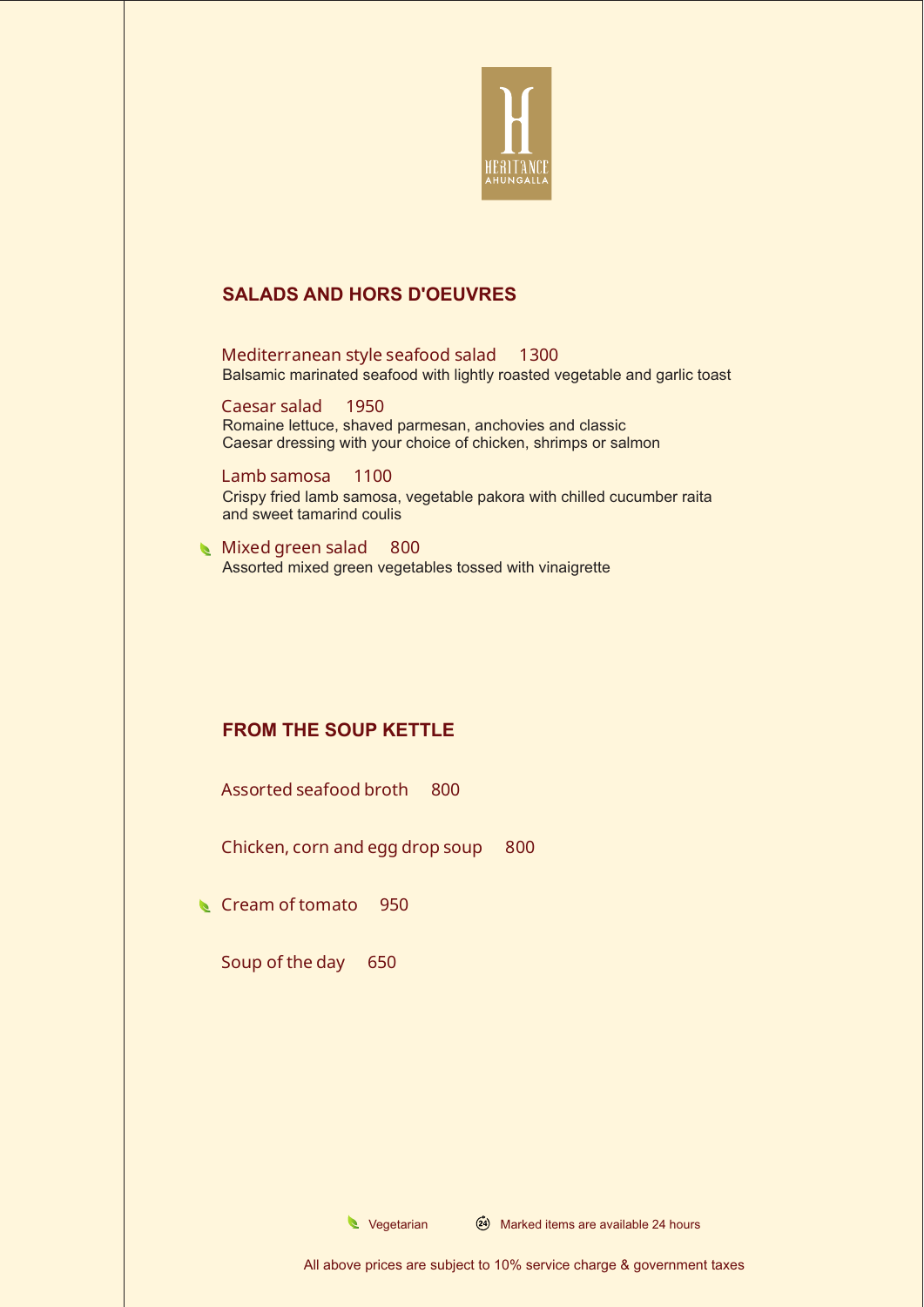

### **MAIN DISHES**

Thermidor or grilled lobster Spiny lobster 9950

Grilled rack of lamb with creamy mint sauce and onion mashed potatoes New Zealand rack of lamb 6600

Grilled tenderloin steak served with red wine jus, mushroom ragout and fresh green salad Australian tenderloin steak 7100

Grilled jumbo prawns with lightly curry cream sauce Jumbo prawns 4750

Grilled pork loin chops with honey mustard sauce and chili pineapple salad Pork loin chops 3950

Marinated grilled chicken with lemon sauce and mushroom risotto Grill chicken 2950

Grilled darne of seer fish with garlic lemon cream Darne of seer 2950

# **BEST SELECTION OF PASTAS**

Spaghetti served with sauce bolognaise and shaved parmesan Spaghetti bolognaise 1950

- Fettuccine pasta with olive and tomato caponata and parmesan Fettuccine caponata 1950
- Penne pasta with chili tomato sauce and shaved parmesan Penne arrabiata 1950
- Macaroni pasta with creamy cheese sauce Macaroni cheese 1950

 $\triangle$  Vegetarian  $\cancel{(24)}$  Marked items are available 24 hours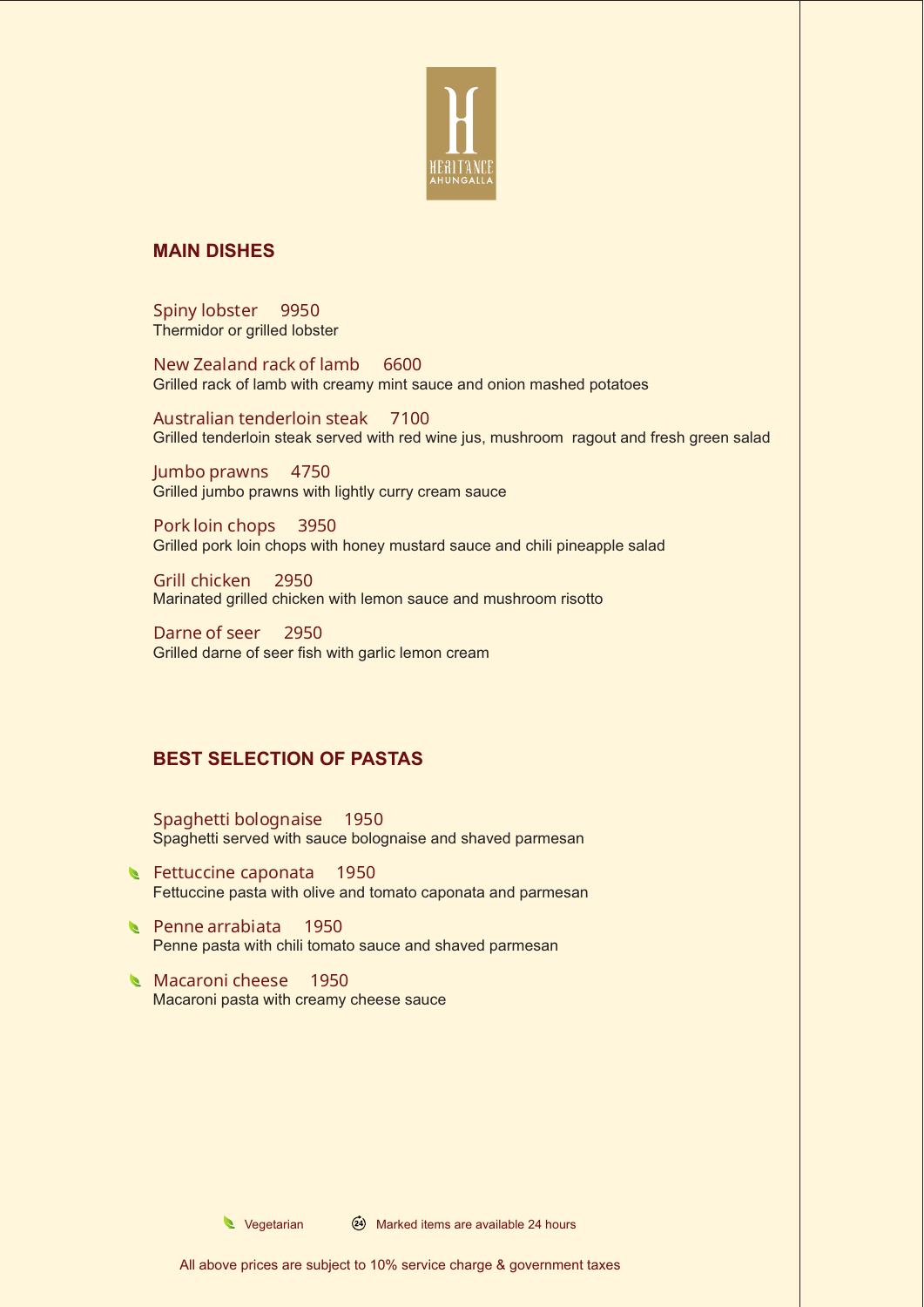

## **ASIAN SPECIALITIES**

### **Traditional Sri Lankan Rice & Curry Or Indian Rotties**

Meat Or Poultry 1750 Fish Vegetarian 1450 **Fish 2250** 

Seafood 2250

With chef's selection of vegetable curries and accompaniments

Crispy fried prawns tossed in garlic sauce Garlic prawns 2250

Crispy fried cuttlefish tossed in hot butter sauce Hot butter cuttlefish 1950

Chinese chili chicken with cashew nuts and egg fried rice Chicken with cashew nut 1950

Indonesian fried rice with fried egg, prawn crackers, chili paste, chicken and prawn satay Nasi goreng 1950

Chinese wok fried vegetable with buttered rice Stir fried vegetables 1150

## **SANDWICHES AND BURGERS**

- Roasted chicken, crispy bacon, fried egg,cheese, tomato, onion and lettuce **4** Heritance club 1750
- Homemade beef burger with onion confit and blue cheese **@ Heritance beef burger 1750**
- Grilled beef minute steak on french bread with tomato onion and pickled gherkin **@ Steak baguette** 2150
- Homemade chicken burger with fried egg  $\circledcirc$  **Heritance chicken burger** 1550
- White or brown bread (grilled, toasted or plain with roasted beef, pork ham,chicken,bacon,tuna,boiled egg, cheese,tomato,onion and lettuce) Create your own sandwich 1250
- Oriental style fried vegetable pattie t<sup>2</sup> Heritance veggie burger 950

 $\bullet$  Vegetarian  $\overline{24}$  Marked items are available 24 hours